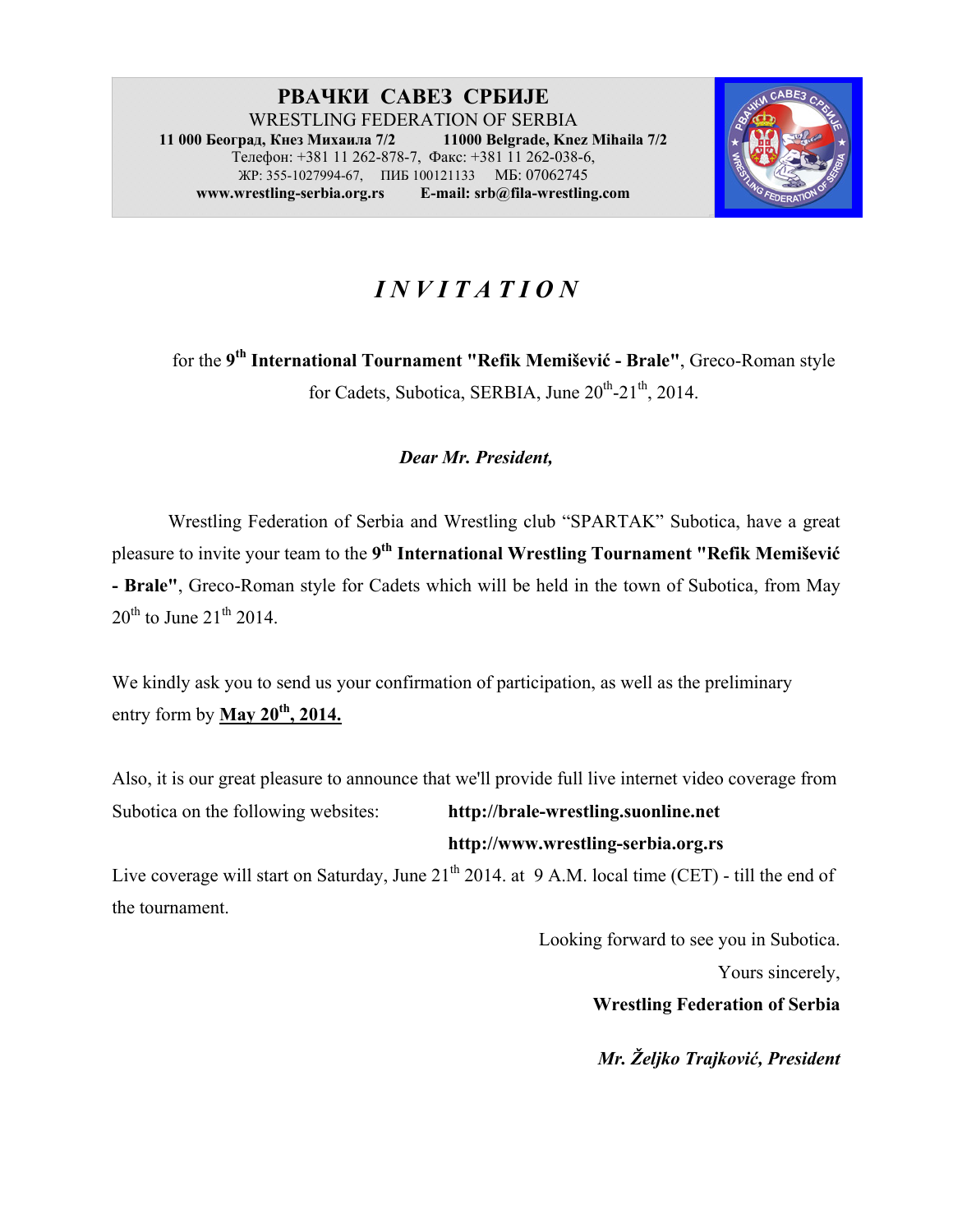



## *I N V I T A T I O N*

### FOR THE 9<sup>th</sup> INTERNATIONAL WRESTLING TOURNAMENT

### GRECO ROMAN STYLE, CADETS

# **TROPHY "REFIK MEMIŠEVIĆ - BRALE"**

**SUBOTICA SERBIA JUNE**  $20^{th} - 21^{th}$  **2014.** 

**PLACE OF THE COMPETITION: "DUDOVA ŠUMA" SPORTS HALL Sep Ferenca 3 Subotica** 

**PLACE OF THE ACCOMODATION: HOTEL Patria \*\*\*\*** 

**Đure Đakovića BB Subotica website: www.hotelpatria.rs** 

**HOTEL Prezident \*\*\*\* Olge Penavin 2 Subotica, Palić website: www.hotelprezident.com** 

**VILA Modena Vladimira Majakovskog 24 Subotica website: www.vilamodena.rs** 

**The organising club:** 

**The host federation:** 

| <b>Wrestling Club Spartak</b>                                   | Wrestling Federation of Serbia                       |
|-----------------------------------------------------------------|------------------------------------------------------|
| Sep Ferenca 3                                                   | <b>Knez Mihailova 7/II</b>                           |
| 24000 Subotica – Serbia                                         |                                                      |
| Tel. +381 63 596 156                                            | 11000 Belgrade - Serbia<br>  Tel. + 381 11 26 28 787 |
| Contact: Mr. Andrija Romic, President   Fax. + 381 11 26 20 386 |                                                      |
| e-mail: aromic59@gmail.com                                      | $\perp$ E-mail: srb@fila-wrestling.com               |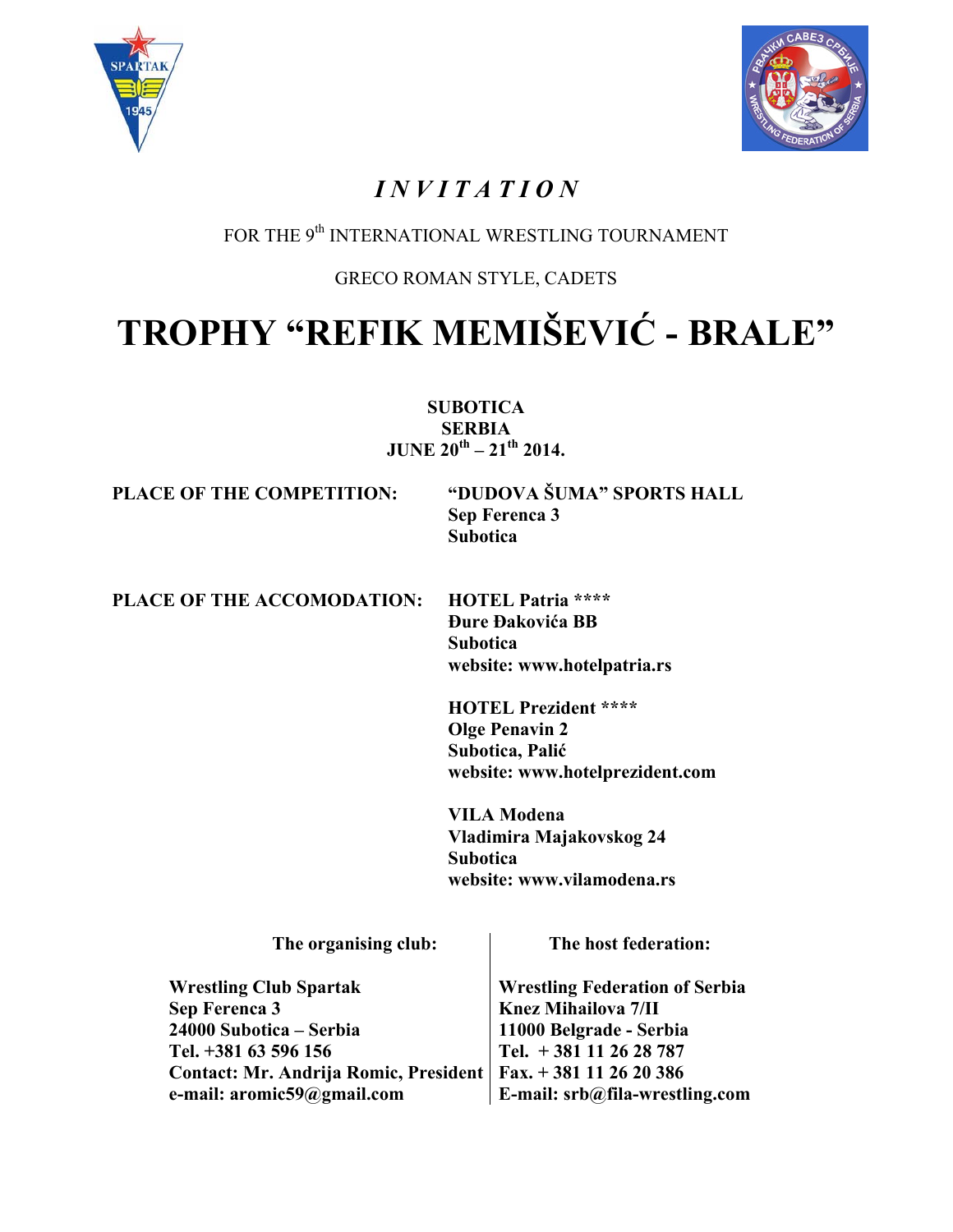| <b>PLACE</b>                            |                                                                                                                                                                                                                                                                                                                                                              | <b>SUBOTICA, SERBIA</b><br>$(180 \text{ km from Belgrade})$ near Hungarian border $-10 \text{ km}$ |  |
|-----------------------------------------|--------------------------------------------------------------------------------------------------------------------------------------------------------------------------------------------------------------------------------------------------------------------------------------------------------------------------------------------------------------|----------------------------------------------------------------------------------------------------|--|
| <b>STYLE</b>                            | GRECO-ROMAN, CADETS - Year of birth 1997, 1998.<br>Cadets born in year 1999. can participate with valid parents<br>approval and medical certificate.                                                                                                                                                                                                         |                                                                                                    |  |
| <b>CATEGORY</b>                         | <b>International Tournament</b>                                                                                                                                                                                                                                                                                                                              |                                                                                                    |  |
| <b>THE OFFICIAL</b><br><b>WEBSITE</b>   | http://brale-wrestling.suonline.net (live matches online)<br>http://www.wrestling-serbia.org.rs                                                                                                                                                                                                                                                              |                                                                                                    |  |
| <b>DATE</b>                             | June $20^{th}$ – June $21^{th}$ 2014                                                                                                                                                                                                                                                                                                                         |                                                                                                    |  |
| <b>ARRIVALS</b>                         | Friday, June $20^{th}$ from 17:00 hours<br>(Lodging starts with dinner)                                                                                                                                                                                                                                                                                      |                                                                                                    |  |
| <b>DEPARTURE</b>                        | Sunday, May $22^{th}$ , after breakfast                                                                                                                                                                                                                                                                                                                      |                                                                                                    |  |
| <b>INVITED</b><br><b>COUNTRIES</b>      | BIH, MNE, CRO, SLO, HUN, RUS, ITA, IRI, IRQ, JPN, KOR,<br>BUL, SWE, GRE, GER, GEO, SVK, CZE, UKR, USA, TUR,<br>BLR, ROM, POL, PRK, NED, MKD, LTU, AUT, AZE, POR,<br><b>NOR, FRA, FIN</b>                                                                                                                                                                     |                                                                                                    |  |
| <b>TERMS OF</b><br><b>PARTICIPATION</b> | Invitation is valid for the Team consisting of max 13 persons as<br>follows:<br>Wrestlers:<br>Delegation Chief:<br>Coach:<br>Referee:<br>Or, max. number of officials can be max. 50% of the active<br>wrestlers.<br>Extra persons will be obliged to pay 50,00 EUR per person/day<br>upon arrival to the organizer.                                         | 10<br>1<br>1                                                                                       |  |
| <b>FINANCIAL TERMS</b>                  | Participation fee per person: 30,00 EUR/DAY (60,00 EUR - from<br>June 20 <sup>th</sup> - dinner - June 22 <sup>th</sup> -breakfast)<br>Transfer: Arr. June $20^{th}$ (Friday) – Dep. June $22^{th}$ (Sunday) -<br>Airport Belgrade - Subotica - Airport Belgrade - INCLUDED<br>Other transportation arrangements can be made on request<br>(additional fee). |                                                                                                    |  |
| <b>RESPONSIBLE</b><br><b>PERSON</b>     | Mr Andrija Romic, President, Wrestling Club Spartak                                                                                                                                                                                                                                                                                                          |                                                                                                    |  |
| <b>TECHNICAL ORGANIZATION:</b>          |                                                                                                                                                                                                                                                                                                                                                              |                                                                                                    |  |
| <b>WEIGHT</b><br><b>CATEGORIES</b>      |                                                                                                                                                                                                                                                                                                                                                              | 39-42, 46, 50, 54, 58, 63, 69, 76, 85 and 100 kg.                                                  |  |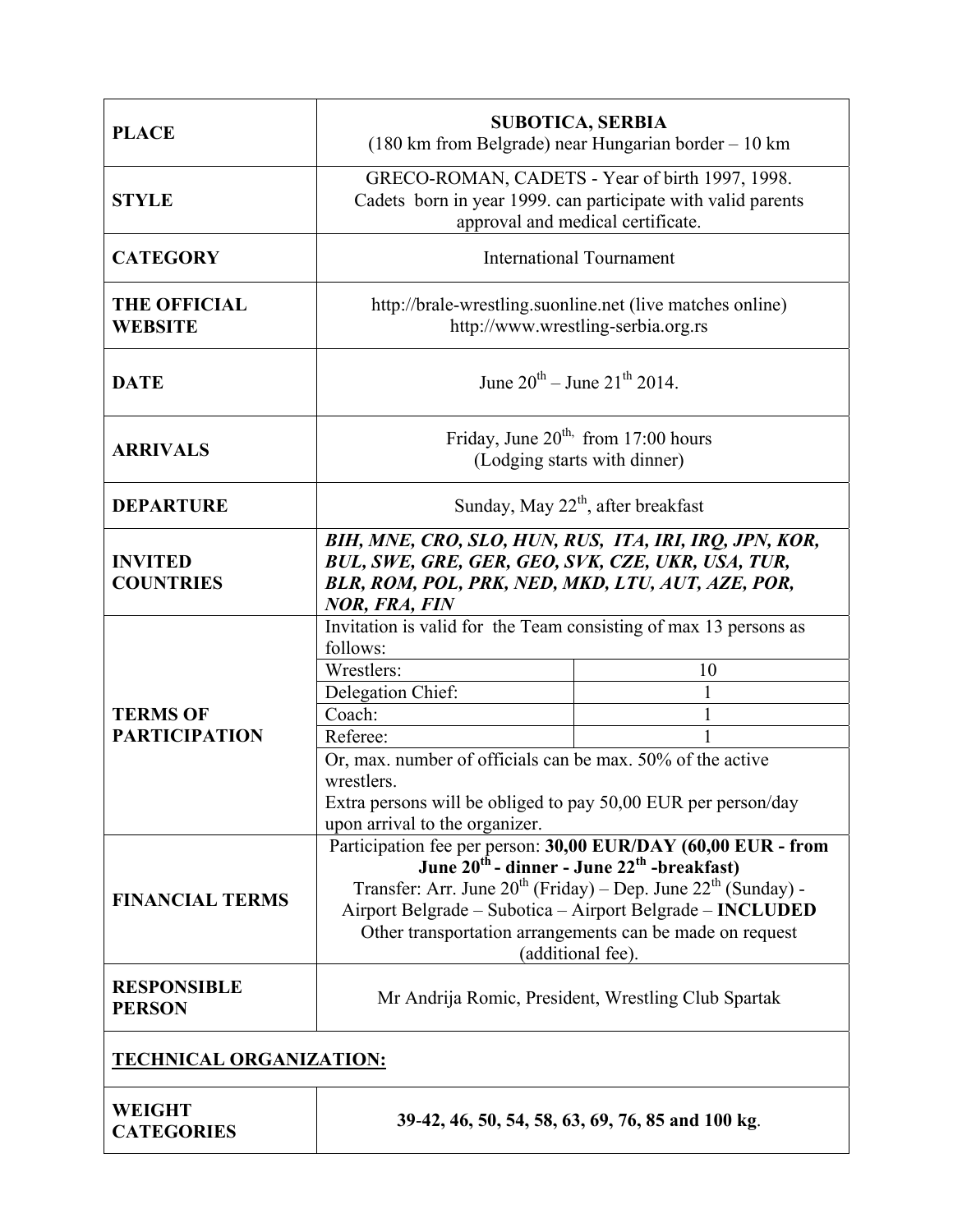| <b>WEIGHT</b><br><b>TOLERANCE</b>                                     | $2$ kg                                                                                                                                                                                                                                                                                                                                                                                                                                             |
|-----------------------------------------------------------------------|----------------------------------------------------------------------------------------------------------------------------------------------------------------------------------------------------------------------------------------------------------------------------------------------------------------------------------------------------------------------------------------------------------------------------------------------------|
| <b>COMPETITION</b><br><b>RULES</b>                                    | Competition will take place according to valid FILA Rules.                                                                                                                                                                                                                                                                                                                                                                                         |
| <b>AWARDS</b>                                                         | The organizer will award the diplomas and medals (gold, silver and<br>bronze) in each weight category, as well as the cups for the best<br>three teams.                                                                                                                                                                                                                                                                                            |
| <b>ENTRY FORMS DUE</b><br><b>DATES</b>                                | The participating federations should respect the closing dates for<br>the entries, which are as follows:<br>Preliminary entry form - please send until May 20 <sup>th</sup> ,                                                                                                                                                                                                                                                                      |
| <b>ADDRESS FOR</b><br><b>CORRESPONDENCE</b><br><b>AND ENTRY FORMS</b> | 2014.<br><b>RVAČKI SAVEZ SRBIJE</b><br>(WRESTLING FEDERATION OF SERBIA)<br>Ulica (street) Knez Mihailova 7/II<br>11.000 Belgrade, SERBIA<br>Tel. $+381$ 11 26 28 787<br>Fax. $+381112620386$<br>E-mail: srb@fila-wrestling.com<br>website: www.wrestling-serbia.org.rs<br><b>Wrestling Club Spartak</b><br><b>Contact: Andrija Romic, President</b><br>Tel. +381 63 596 156<br>e-mail: aromic59@gmail.com<br>website: brale-wrestling.suonline.net |

 **Yours sincerely,** 

**Wrestling Federation of Serbia** Mrestling Club Spartak **Wrestling Club Spartak Željko Trajković, President Andrija Romić, President**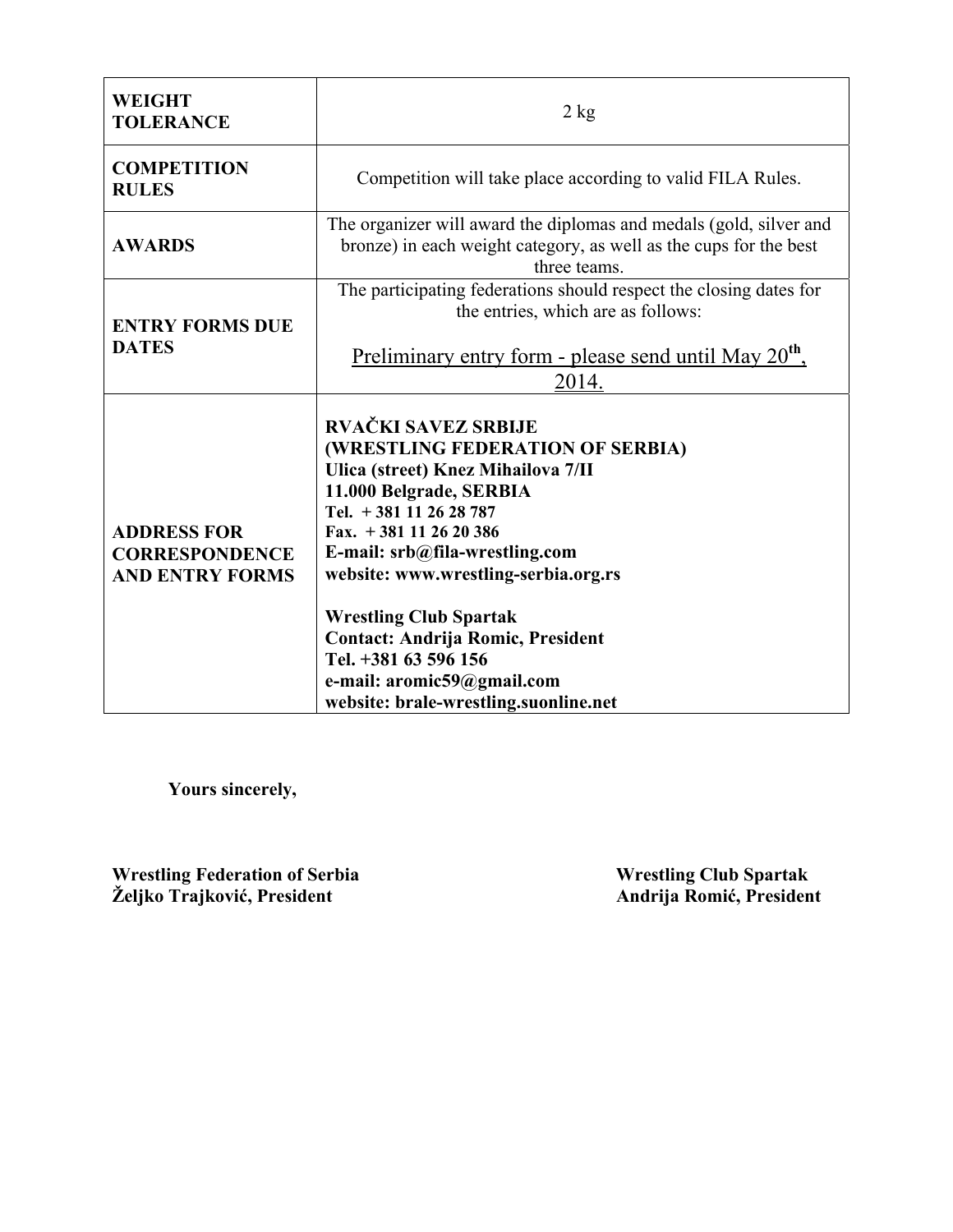### **PROVISIONAL PROGRAMME**

### **Friday, June 20th 2014**

| $-17:00$        | Arrival of the delegations |
|-----------------|----------------------------|
| $18.30 - 19.00$ | Medical control            |
| $19.00 - 19.30$ | Weigh-in                   |
| $19.30 - 20.00$ | Technical conference       |
| $20.00 -$       | Dinner                     |

### **Saturday, June 21th 2014**

- **09.00 14.00** Qualification Elimination rounds and Repechage
- **13.00 15.00** Lunch
- **16.30 17.00** Opening ceremony
- **17.00 19.00** Final matches
- **20.00** Dinner

### **Sunday, June 22th 2014**

Departure of the Teams (after breakfast).